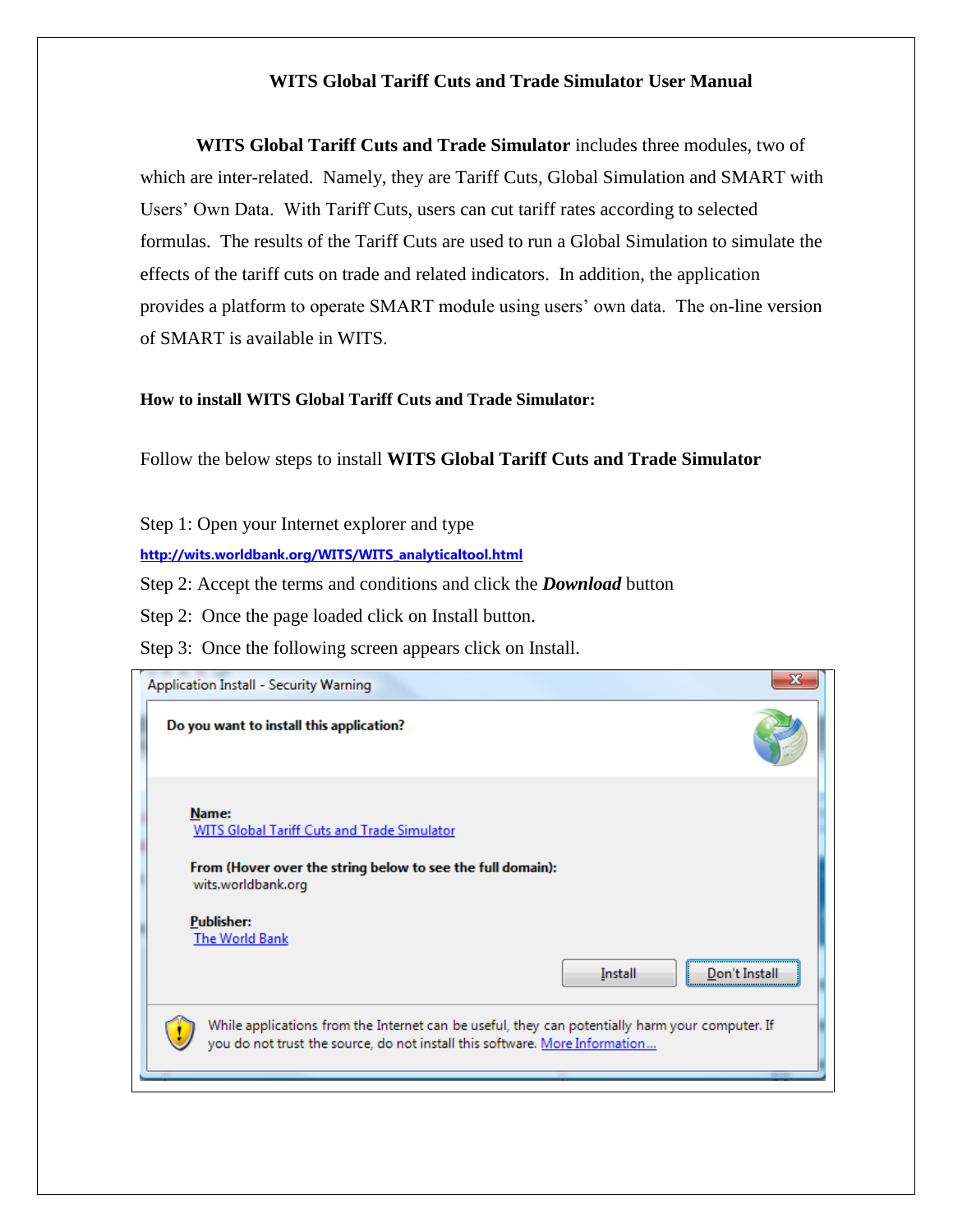First time when you launched WITS Global Tariff Cuts and Trade Simulator you need to provide your WITS registered email address and you're WITS Password.

| WITS                             | <b>WITS Login</b> |
|----------------------------------|-------------------|
| <b>Email Address</b><br>Password | ×.<br>$\star$     |
| <b>Forgot Password?</b>          | Cancel<br>Logon   |

#### **Tariff Cuts:**

In Tariff Cuts module, users can cut the applied tariff rates using prescribed formulas. The below Tariff Change formulas are available

- **New Rate:** Tariffs are replaced with the entered value. For example, value of 10 stands for 10%
- **Maximum Rate:** Tariffs are replaced with the entered value in case the original rate was above the maximum rate. There will not be any change in case the original rate was below the maximum rate (e.g. Value of 15 stands for maximum rate of 15%)
- **Linear Cut:** Tariffs are reduced by the entered cut coefficient. For example an 80% Linear cut will modify existing tariffs with  $r = 0.2 \cdot r0$  (with *r0* as the existing tariff and *r1* as the new tariff).
- **Swiss Formula:** The formula is used in order to achieve a higher cut the higher the tariff is since this is a preferred option in tariff agreements.

The new rate is calculated as:  $r = (a * r0)/(a + r0)$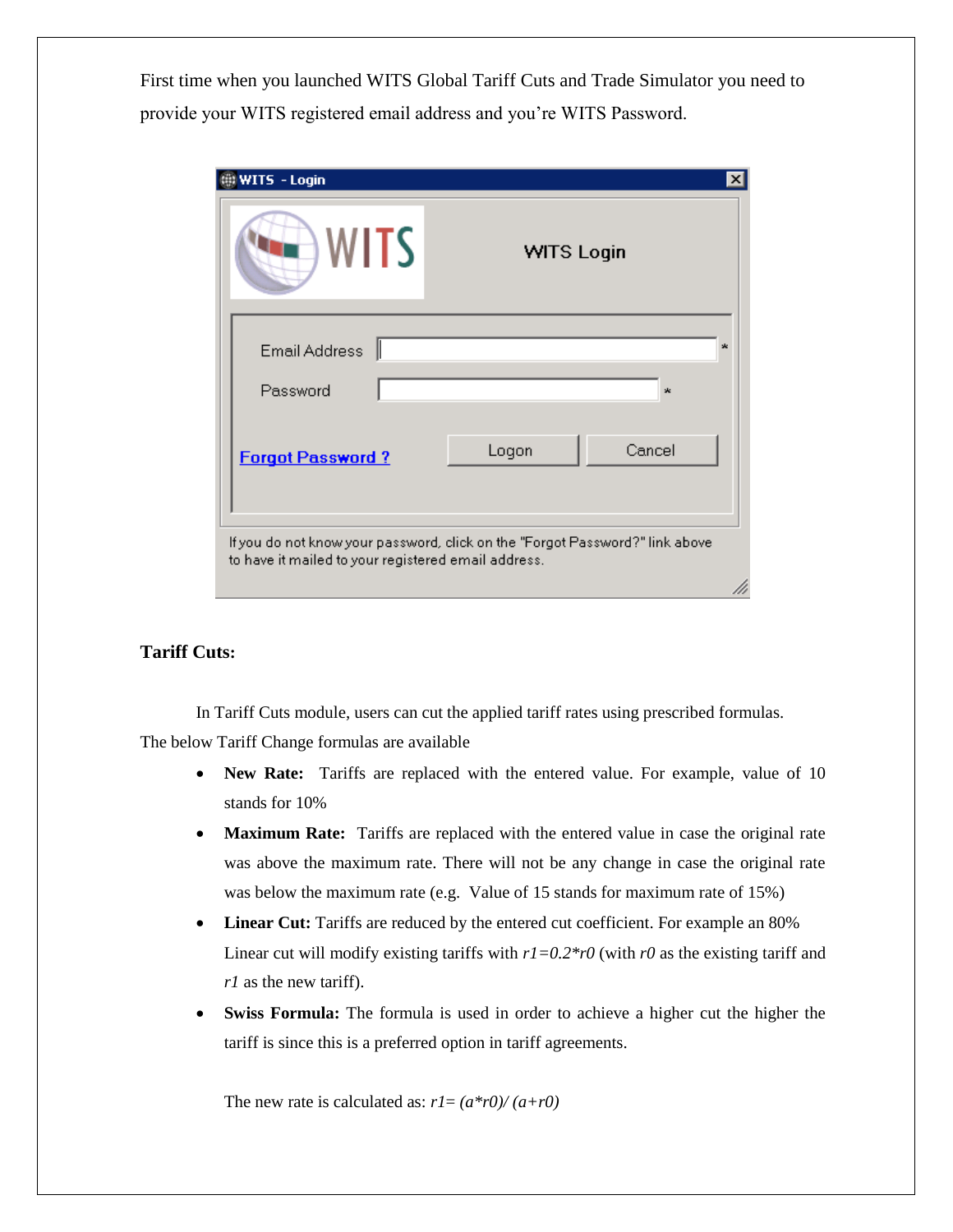Where *r1* is the new rate, *r0* stands for the old rate and *a* is a fixed coefficient. The coefficient is subject to WTO negotiations and expresses the deepness of the tariff extent cut for a given rate. In applying the formula, you can either specify the Swiss Formula Coefficient (*a*) (in %) or the Goal for Cut in Average Tariff (*r1*) (in %).

Any number of different formulas (or same formula with different parameters) may be applied for different products and countries. Both pre- and post-tariff cut rates are reported for every importer-exporter combination and for each product at HS 6-digit level.

Select the *Tariff Cuts* on the menu bar to submit the Advanced Tariff Change Simulation query. Please refer to the WITS documentation to know how to select reporters, partners, products, tariff scenario and submit. You can check the status of the query by clicking View Report button. Once the status is changed to completed, you can click on the view icon to view the tariff change result.

The results of the Tariff Cuts are used to run a Global Simulation to simulate the effects of the tariff cuts on trade and related indicators. Once the job is completed, it will appear in the Global Simulation module.

#### **Global Simulation:**

Select the *Global simulation* on the menu bar to perform Global simulation.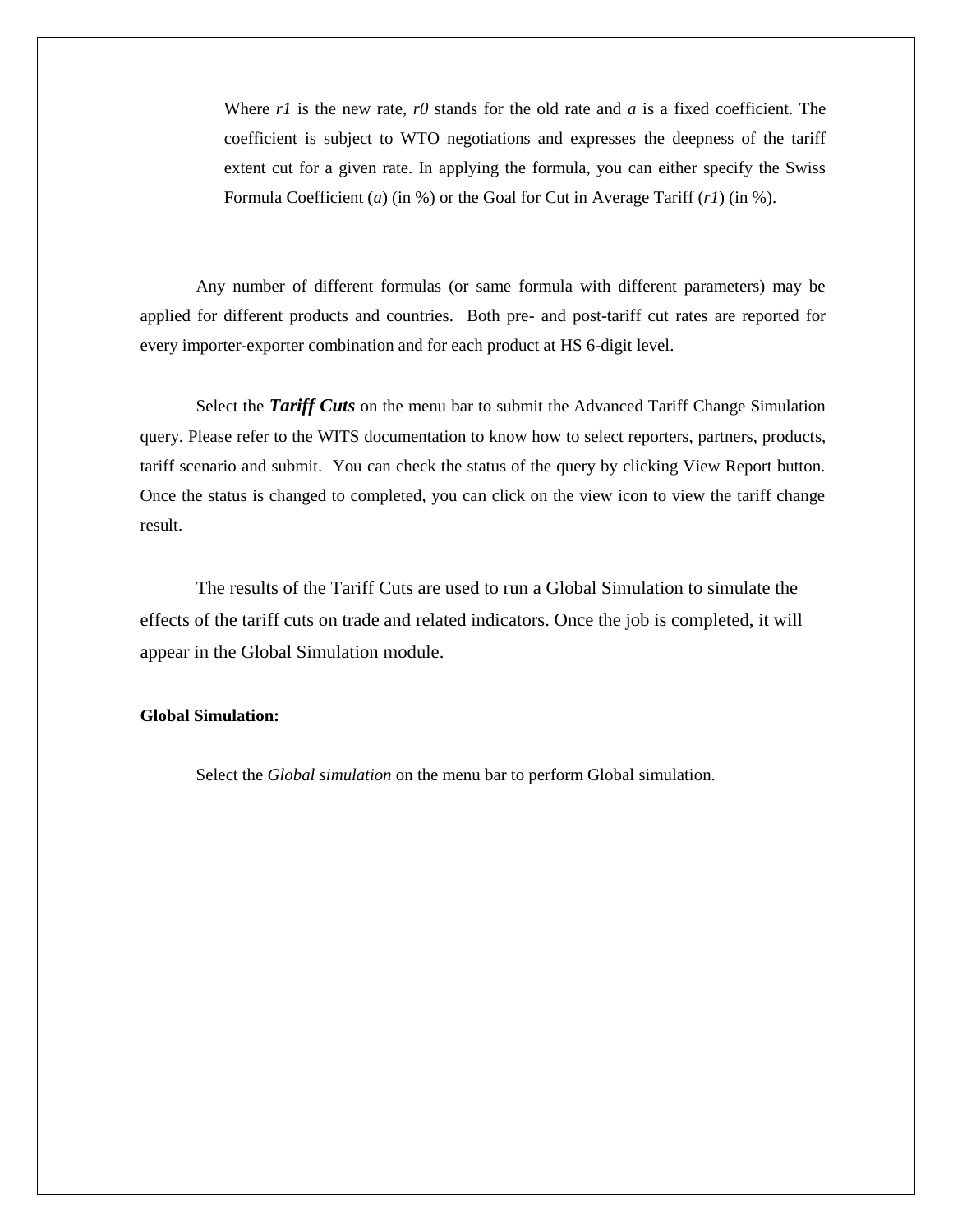### **Screen Shot: 1**

**@WITSSMART/GSIM - 1.0**<br>Home Tarif<mark>f Cuts -</mark> Global Simulation - SMART with User's Data - Help

WITS Global Simulation  $\blacksquare$ 

The application follows a global simulation model developed by Professors Joseph Francoise and Keith Hall. The model is a partial equilibrium analysis of global trade policy changes at the industry (product) level. The framework employs national product differentiation, and allows for the simultaneous assessment of trade policy changes, at the industry level, on a global, regional, or national  $imputer (cosumer)$ 

| Query ID | Query Name         | Date                 |          |                | Data Request   Data Process   View Report and Save | Status                                                    | Delete |
|----------|--------------------|----------------------|----------|----------------|----------------------------------------------------|-----------------------------------------------------------|--------|
| 157153   | <b>MYFirstGSIM</b> | 1/20/2012 5:34:00 PM | Download | Process        | Report View and Save                               | This query is ready to download data from the WITS server | Delete |
| 157087   | <b>MYFirstGSIM</b> | 1/20/2012 4:07:00 PM | Download | <b>Process</b> | Report View and Save                               | This query is ready to download data from the WITS server | Delete |

#### **Screen Shots: 2**

| Report Type | Detailed Data        |             | $\vert \cdot \vert$    |             | Save as CSV file |                  |                  |            |                   |                  |
|-------------|----------------------|-------------|------------------------|-------------|------------------|------------------|------------------|------------|-------------------|------------------|
| Exporter    | <b>ExporterName</b>  | Importer    | ImporterName           | ProductCode | TradeValue       | PrefRate         | NewPrefRate      | Elasticity | TradeQtyPerChange | TradeAtWldPric ▲ |
| 124         | Canada               | 124         | Canada                 | 010110      | 148.12           | $\mathbf 0$      | 0                | $-0.45$    | 0                 | 148.123          |
| 156         | China                | 124         | Canada                 | 010110      | 9.13             | $\mathbf 0$      | 0                | $-0.45$    | 0                 | 9.126            |
| 392         | Japan                | 124         | Canada                 | 010110      | 0.88             | $\mathbf{0}$     | 0                | $-0.45$    | $\mathbf{0}$      | 0.879            |
| 840         | <b>United States</b> | 124         | Canada                 | 010110      | 5415.54          | $\overline{0}$   | 0                | $-0.45$    | 0                 | 5415.541         |
| ROW         | REST OF WORLD        | 124         | Canada                 | 010110      | 607.45           | $\mathbf{0}$     | 0                | $-0.45$    | 0                 | 607.447          |
| 840         | <b>United States</b> | 356         | India                  | 010110      | 131.85           | 30               | 30               | $-0.435$   | 0                 | 131.852          |
| 840         | United States        | 392         | Japan                  | 010110      | 22051.33         | $\mathbf{0}$     | 0                | $-0.436$   | 0                 | 22051.332        |
| 124         | Canada               | 840         | <b>United States</b>   | 010110      | 3718             | $\mathbf{0}$     | 0                | $-0.454$   | 0                 | 3717.999         |
| 124         | Canada               | <b>ROW</b>  | REST OF WORLD 010110   |             | 5953.97          | 2.38             | 2.38             | $-1.332$   | 0                 | 5953.971         |
| 156         | China                | <b>ROW</b>  | REST OF WORLD 010110   |             | 30.99            | 7.28             | 7.28             | $-1.332$   | 0                 | 30.986           |
| 356         | India                | <b>ROW</b>  | REST OF WORLD   010110 |             | 95.78            | 5.63             | 5.63             | $-1.332$   | 0                 | 95.778           |
| 392         | Japan                | <b>ROW</b>  | REST OF WORLD 010110   |             | 11844.82         | 5.2              | 5.2              | $-1.332$   | 0                 | 11844.824        |
| 840         | United States        | <b>ROW</b>  | REST OF WORLD 010110   |             | 200137.57        | 4.46             | 4.46             | $-1.332$   | $\mathbf 0$       | 200137.572       |
| <b>ROW</b>  | REST OF WORLD        | ROW         | REST OF WORLD   010110 |             | 339688.52        | 3.42             | 3.42             | $-1.332$   | 0                 | 339688.523       |
| 124         | Canada               | <b>ROW</b>  | REST OF WORLD   010111 |             | 17.17            | 20               | 20               | $-0.452$   | 0                 | 17.167           |
| 356         | India                | <b>ROW</b>  | REST OF WORLD 010111   |             | 49.21            | $\mathbf{0}$     | 0                | $-0.452$   | 0                 | 49.21            |
| 840         | <b>United States</b> | <b>ROW</b>  | REST OF WORLD 010111   |             | 541.14           | 7.82             | 7.82             | $-0.452$   | 0                 | 541.144          |
| <b>ROW</b>  | REST OF WORLD        | ROW         | REST OF WORLD   010111 |             | 5422.58          | 7.38             | 7.38             | $-0.452$   | 0                 | 5422.579         |
| 124         | Canada               | ROW         | REST OF WORLD 010119   |             | 181.64           | 12.6             | 12.6             | $-0.703$   | $\mathbf{0}$      | 181.641          |
| 356         | India                | <b>ROW</b>  | REST OF WORLD 010119   |             | 18.84            | 30               | 30               | $-0.703$   | 0                 | 18.836           |
| 840         | <b>United States</b> | <b>ROW</b>  | REST OF WORLD 010119   |             | 9982.84          | 15.93            | 15.93            | $-0.703$   | 0                 | 9982.842         |
| <b>ROW</b>  | REST OF WORLD        | <b>IROW</b> | REST OF WORLD 010119   |             | 15243.47         | 12.74            | 12.74            | $-0.703$   | 0                 | 15243.471        |
| 840         | <b>United States</b> | <b>ROW</b>  | REST OF WORLD   010120 |             | 5.66             | 10 <sub>10</sub> | 10 <sup>10</sup> | $-1.794$   | $\mathbf 0$       | 5.662            |
| ROW         | REST OF WORLD        | ROW         | REST OF WORLD 010120   |             | 56.99            | 2.5              | 2.5              | $-1.794$   | $\mathbf{0}$      | 56.991           |
| 124         | Canada               | 124         | Canada                 | 010190      | 51.65            | $\mathbf 0$      | 0                | $-0.35$    | $\overline{0}$    | 51.646           |
| 840         | <b>United States</b> | 124         | Canada                 | 010190      | 36323.24         | $\Omega$         | 0                | $-0.35$    | 0                 | 36323.244        |
| ROW         | REST OF WORLD        | 124         | Canada                 | 010190      | 13612.28         | $\Omega$         | 0                | $-0.35$    | 0                 | 13612.279        |
| 840         | <b>United States</b> | 356         | India                  | 010190      | 21.81            | 30               | 30               | $-0.564$   | 0                 | 21.812           |
| 124         | Canada               | 392         | Japan                  | 010190      | 10444.78         | 0                | 0                | $-0.565$   | 0                 | 10444.779        |

For each query, the system shows a set of information.

- **Query Id**: Unique ID of Query.
- **Query Name**: Name of the Query Name.

 $H<sub>2</sub>$ Logout

 $Retresh$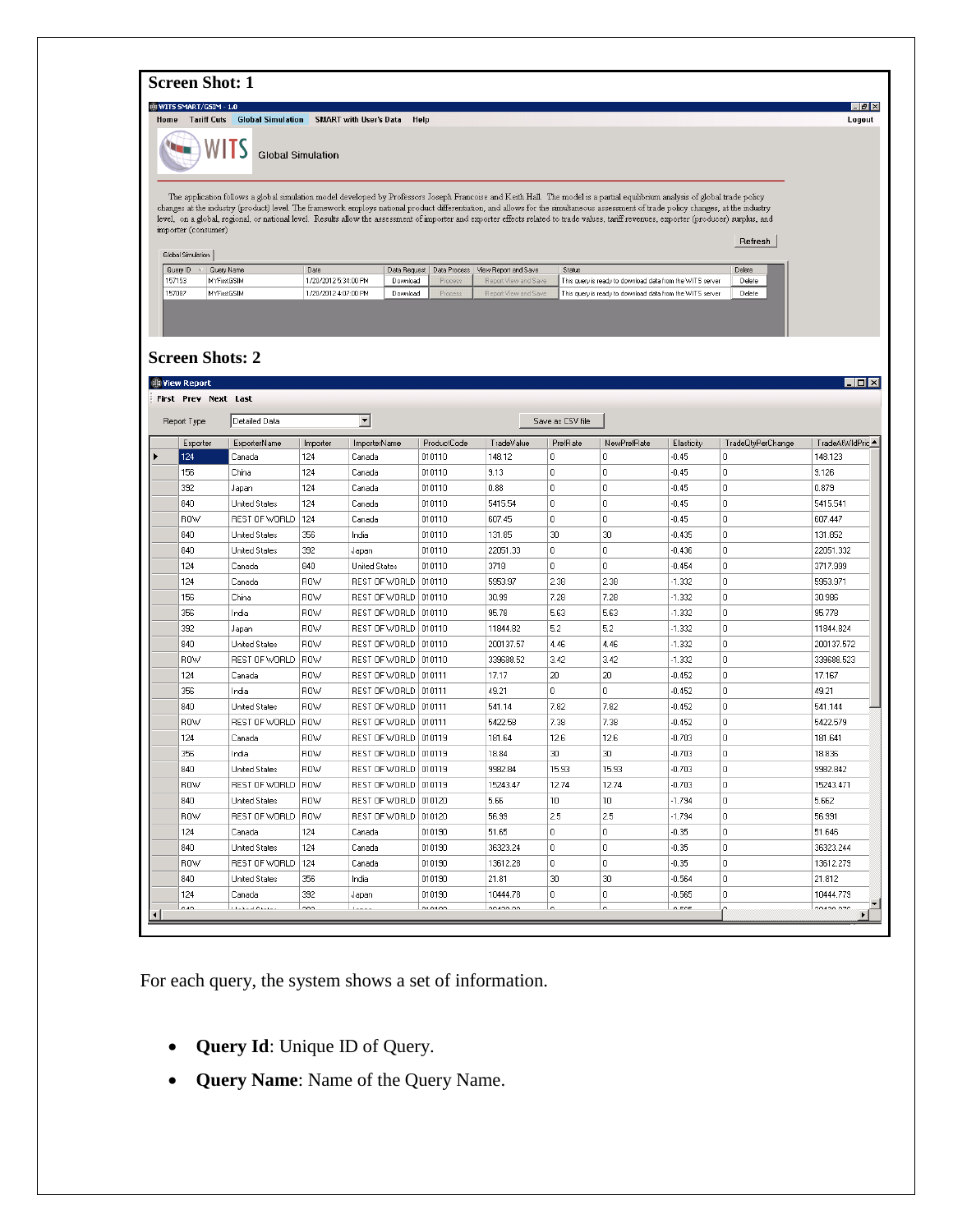- **Date**: Advanced Tariff Change Simulation Query submitted date.
- **Data Request**: By clicking on **Download** button you can submit your query to the server. Please note that you can submit only one query at a time.
- **Data Process**: Once the data available on the server **Process** button gets enable. If you click on the process button GSIM starts process locally. Please note that you can process only one query at a time.
- **Report View and Save**: Once the GSIM local process completed Report View button gets enable. You can ready to view report.
- **Status**: Indicates the status of the Query whether the data is downloading or processing or ready to view report etc.
- **Delete**: By clicking on Delete button you can permanently delete query from GSIM. You cannot delete query middle of process.

# *Step 1*

You can request for the data for a particular query by clicking the **Download** button in **Data Request** column.

Once you click that icon, you will be shown a message box showing that

## **"Your download request submitted to WITS server."**

And the button will change to **Cancel.** 

GSIM will start downloading the data for the query and the text in status column will change:

#### From

**"This query is ready to download data from the WITS server"** 

To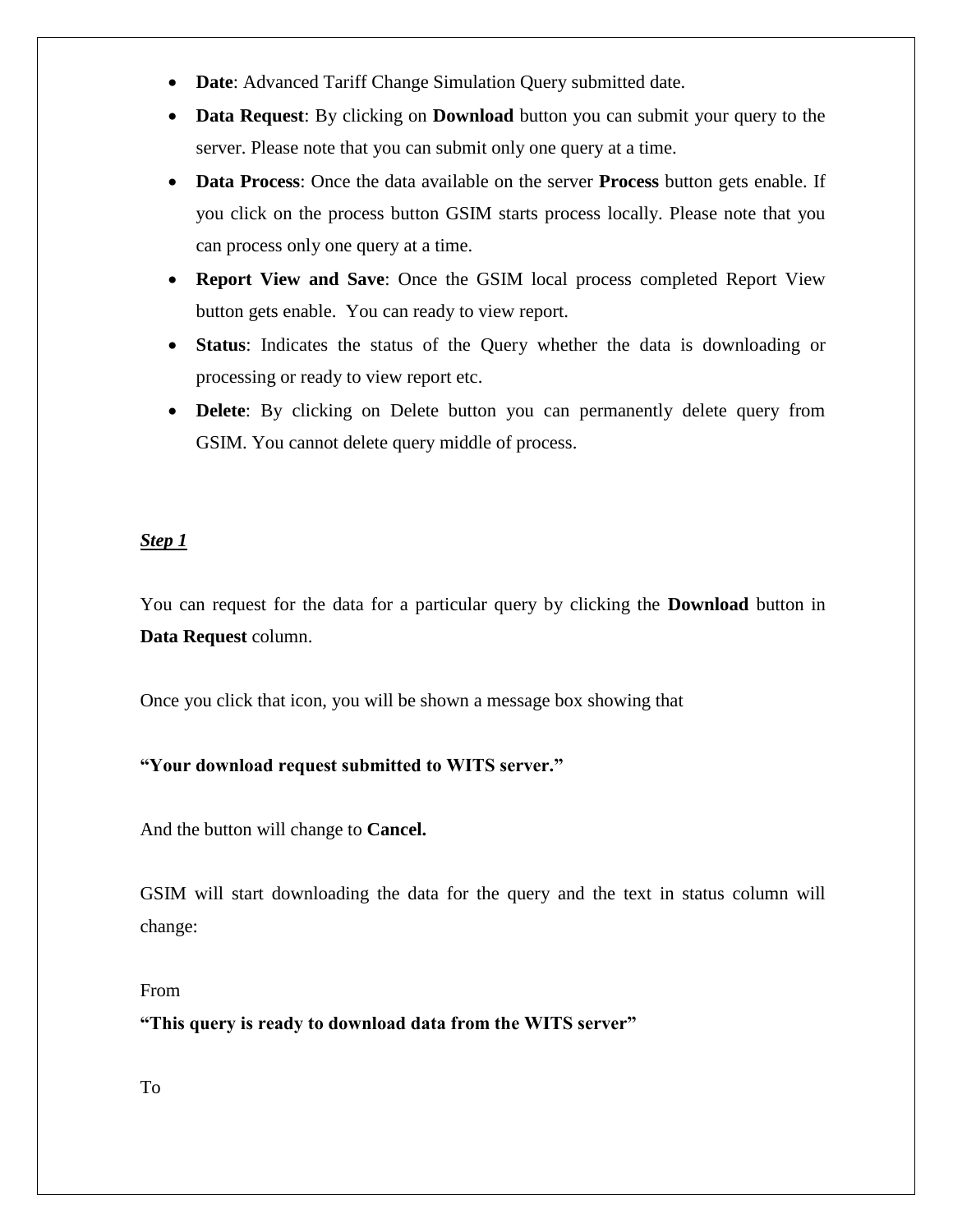### **"Data Preparation – This GSIM Query data is being prepared at the WITS Server"**

You can cancel the request at any point of time.

After the query data is downloaded to local machine, the text in status column will change:

#### To

#### **"The GSIM query ready to process locally"**

Also the **Process** button will be enabled in Data process column. GSIM is now ready to process the query locally.

### *Step 2*

In this step, Global Simulation Engine will work on the downloaded data on the user computer. This is highly CPU and memory intensive task and it runs on the user computer as back ground processes.

By clicking on **Process** button for which data was downloaded will show the window like below.

| <b>GsimProcessParameters</b>     |                |
|----------------------------------|----------------|
| <b>GSIM - Process Parameters</b> |                |
| <b>Start At</b>                  | 100            |
| <b>Can Converge</b>              | $C$ Yes $C$ No |
| <b>Max Steps</b>                 | 500            |
| ConvergeTo                       | 10             |
|                                  | Cancel<br>0k   |
|                                  |                |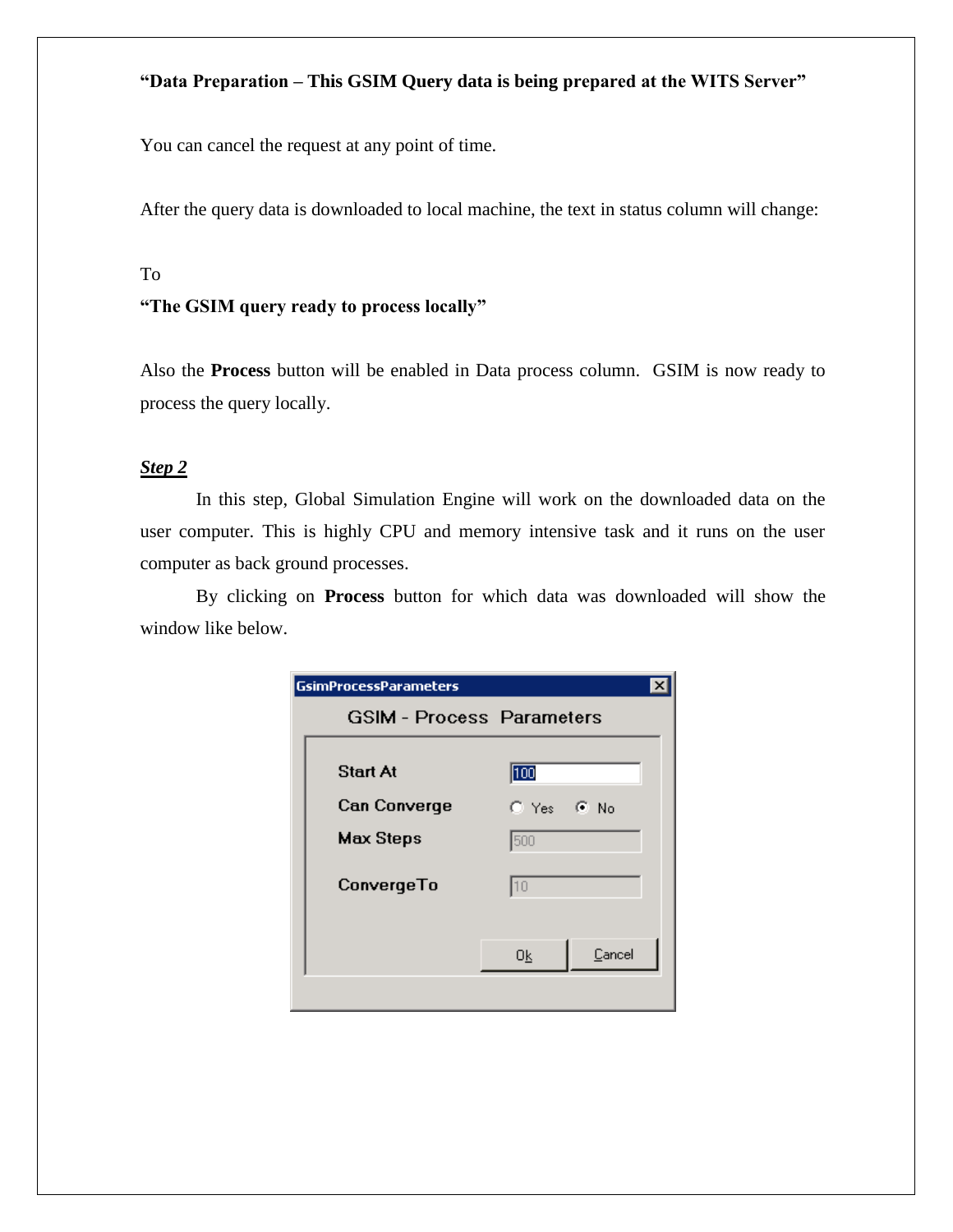The above are the control parameters for the engine and advanced users may change these values. The Start At is the number of steps the solution space is divided in identifying the value from initial tariffs to proposed final tariffs. For example, for *Start At value of 100*, the engine divides the solution space into 100 steps, and takes one pass through a central calculation loop, performing the calculation 100 times, moving from initial tariffs to proposed final tariffs.

Convergence is the relative difference between the total percent changes in trade quantities, over two consecutive passes through the central calculation.

If the *CanConverge* option is true, *Converge To* value is the relative difference between the total percent changes in trade quantities, over two consecutive passes at which to stop the calculation. Lowering the *converge to* value increases the time-to-solution. *MaxSteps* is the stopping criterion to prevent runaway calculation with impossible-tosatisfy parameters. For example, *MaxSteps* of 500 instructs the engine to stop the calculation if the *Converge To* value is not found in 500 steps.

If the *CanConverge* option is false, *Converge To* and *MaxSteps* control parameters are not applicable.

**Please be caution on changing the default values and this screen is meant for advanced user. Changing the default value may consume more CPU and memory, and also may take longer time to complete the processes.** 

Click OK on the GSIM – Processes Parameter screen will change the status

From

**"The GSIM query ready to process locally"**

To

**"Data Process – This GSIM Query is being processed locally"**.

And the button will change to **Cancel**.

Completion of this stage will take some time depending upon the volume of data GSIM will process. Once the local processing is done the text in status column will change

From

**"Data Process – This GSIM Query is being processed locally"**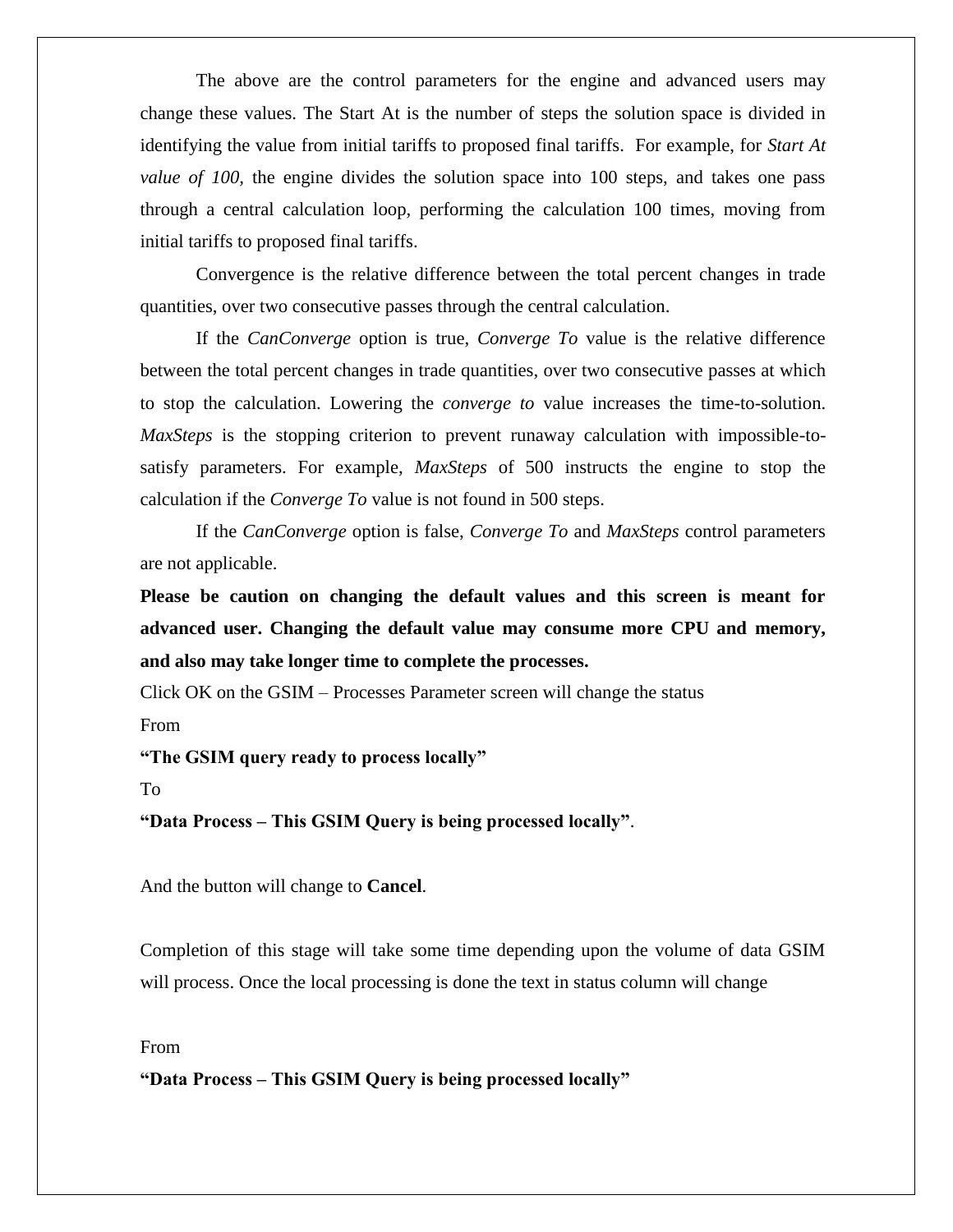# To **"The GSIM Query ready to View"**

Also the **Report view** button will be enabled in **Report View** column.

#### *Step 3*

Click on the **Report View** button to open report window as shown in **Screen Shots: 2** above. That will show you "**Detailed Data**" report. You can also view two other reports called "Total Welfare Effects" and "Export Changes (World Prices) by changing the selection. You can **Save** the report in main screen (**Screen Shots: 1**) by clicking "**Save**" button or in the Report window **(Screen Shots: 2**) by clicking "**Save as CSV file"** button. You need to click on refresh button to know the current status of the particular query.

#### **SMART with Users' Data:**

In this module, users can export the template, fill it with their own data, import it back to the module and run the SMART simulation. If only a part of the data elements are available with the users, they can download the data from the SMART module within WITS and use only the missing elements to be combined with the own data.

Select the *SMART with Users' Data* on the menu bar to perform SMART simulation.

Use the Import SMART Data button to import the comma separated value tariff file.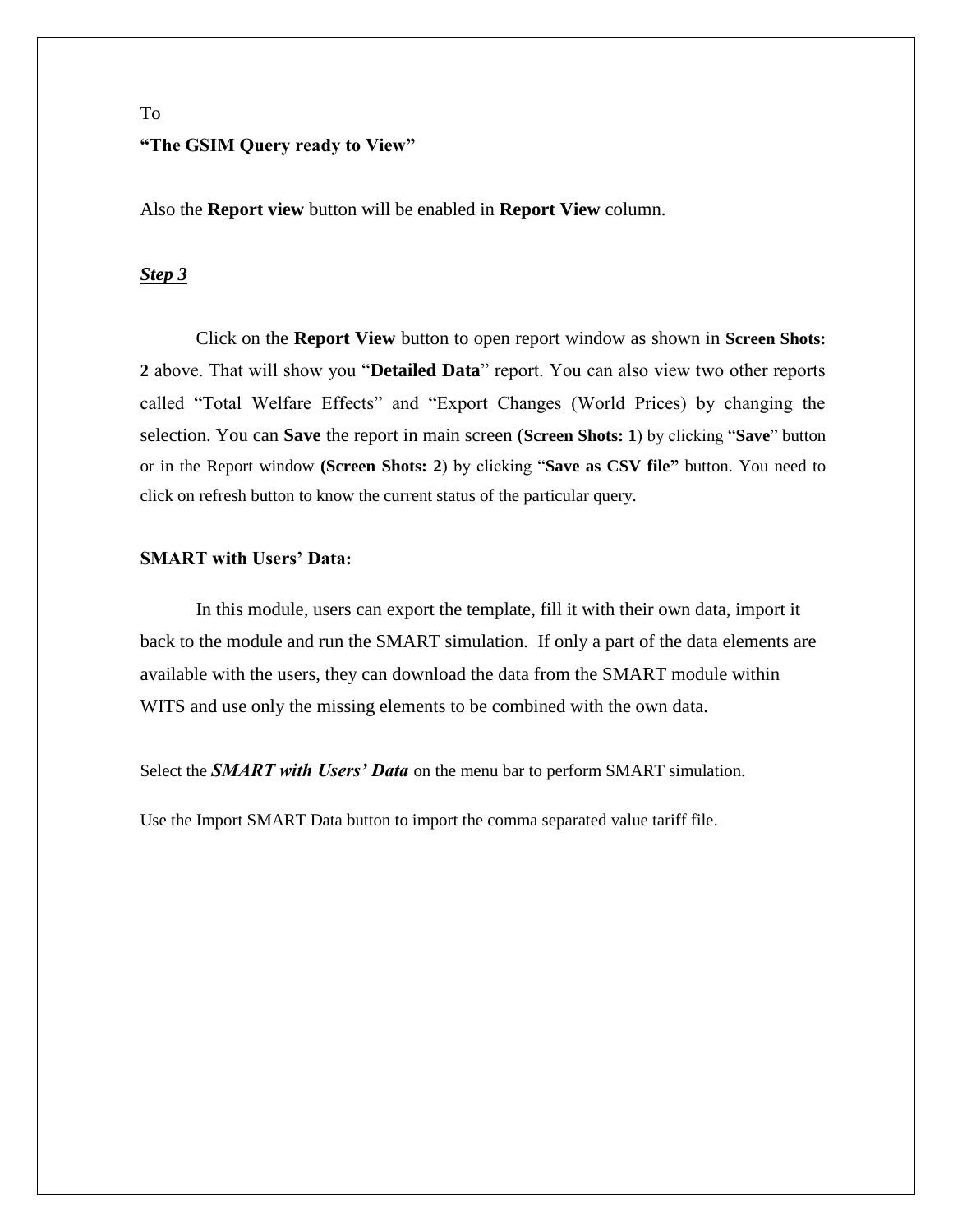| SMART Parameters               |                   | -10           |
|--------------------------------|-------------------|---------------|
| <b>Query ID</b>                | 圓                 |               |
| <b>Query Name</b>              |                   |               |
| <b>Query Description</b>       |                   |               |
| <b>Upload File</b>             |                   | <b>Browse</b> |
| <b>Substitution Elasticity</b> | 1.5               |               |
| <b>Supply Elasticity</b>       | 99                |               |
|                                | Proceed<br>Cancel | ///           |

Enter the query name, description. Please use the template file to prepare the tariff file. Use the Browse button to select the prepared tariff file. The default values for elasticity's are shown and user can edit if needed. Click on Proceed button.

A screen like below is shown. Click on Process button to start the SMART simulation on the imported tariff file.

|                              | @ WITS SMART/GSIM - 1.0 |                          |                               |              |             |                                                                                                                                                                                                                                                                                                                                                |         |        |                      |                             | $ P$ $\times$ |
|------------------------------|-------------------------|--------------------------|-------------------------------|--------------|-------------|------------------------------------------------------------------------------------------------------------------------------------------------------------------------------------------------------------------------------------------------------------------------------------------------------------------------------------------------|---------|--------|----------------------|-----------------------------|---------------|
| Home                         | <b>Tariff Cuts</b>      | <b>Global Simulation</b> | <b>SMART with User's Data</b> | Help         |             |                                                                                                                                                                                                                                                                                                                                                |         |        |                      |                             | Logout        |
|                              |                         |                          | <b>SMART with User's Data</b> |              |             |                                                                                                                                                                                                                                                                                                                                                |         |        |                      |                             |               |
|                              |                         |                          |                               |              |             | With this module, users can export the template, fill it with their own data, import it back to the module and run the SMART simulation. If only a part of the data elements are available<br>with the users, they can download the data from the SMART module within WITS and use only the missing elements to be combined with the own data. |         |        |                      |                             |               |
|                              |                         |                          |                               |              |             |                                                                                                                                                                                                                                                                                                                                                |         |        |                      |                             |               |
|                              |                         |                          |                               |              |             |                                                                                                                                                                                                                                                                                                                                                |         |        |                      |                             |               |
|                              |                         |                          |                               |              |             |                                                                                                                                                                                                                                                                                                                                                | Refresh |        | Download<br>Template | Import<br><b>SMART Data</b> |               |
|                              |                         |                          |                               |              |             |                                                                                                                                                                                                                                                                                                                                                |         |        |                      |                             |               |
|                              |                         |                          |                               |              |             |                                                                                                                                                                                                                                                                                                                                                |         |        |                      |                             |               |
|                              | Query Name              |                          | Date                          | Data Process | View Report | Status                                                                                                                                                                                                                                                                                                                                         |         | Delete |                      |                             |               |
|                              | TestSMARTOffline        |                          | 9/20/2011 12:00:00 AM         | Process      | View Report | SMART Simulation query Ready to view report. Please Click                                                                                                                                                                                                                                                                                      |         | Delete |                      |                             |               |
| SMART Simulation<br>Query ID | TestSMART               |                          | 1/20/2012 12:00:00 AM         | Process      | View Report | SMART Simulation query is in process.                                                                                                                                                                                                                                                                                                          |         | Delete |                      |                             |               |
|                              |                         |                          |                               |              |             |                                                                                                                                                                                                                                                                                                                                                |         |        |                      |                             |               |
|                              |                         |                          |                               |              |             |                                                                                                                                                                                                                                                                                                                                                |         |        |                      |                             |               |
|                              |                         |                          |                               |              |             | Please Click on Refresh                                                                                                                                                                                                                                                                                                                        |         |        |                      |                             |               |